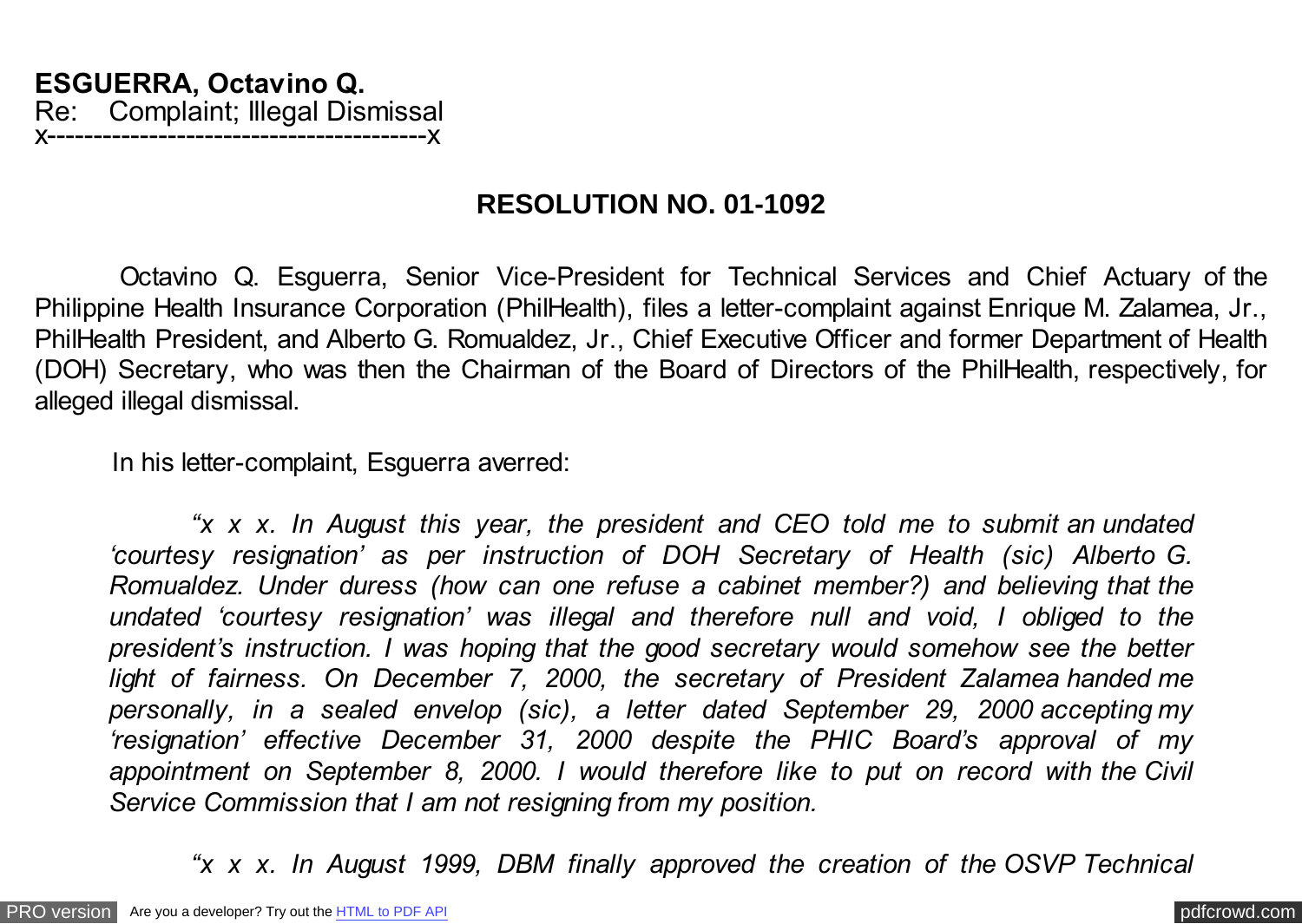*Services Sector headed by a senior vice-president (SG 28). The sector consists of the Actuarial Department, the Corporate Planning Department, and the Management Information System Dept. CSC approved of (sic) my appointment as senior vice-president in the same month on a temporary status. x x x. In June 1999, I took the MATB of CESB and landed on top of the batch of examinees. The process of my acquiring CESO eligibility was stalled because the CESB decided only on March 2000 through a resolution that the SVP for Technical Services Sector of PHIC is a third level position. On March 15, 2000 CSC conferred upon me the Career Service Executive Eligibility after passing the examination given in November 1999 and the subsequent panel interview conducted in February 2000.*

 *"I believe that I possess the credentials (appropriate education, training, work experience, and untainted service record) that qualify me for my present position. It therefore seems grossly unfair to me that the DOH Secretary (who is the ex-officio chairman of the PHIC Board), with all my respect to him, would want my services terminated based on a study conducted by a team of AIM professors (the reason being given by him). x x x"*

When asked to comment, the PhilHealth, through its counsel, alleged:

 *"1. The recital of facts in the instant complaint is not accurate and complete and the allegations therein against former Secretary of Health and Chairperson of the PhilHealth Board of Directors, Dr. Alberto G. Romualdez, have no basis in law and in fact. It was the PhilHealth Board as a collective body and not only Secretary Romualdez who decided on the term of Mr. Esguerra's appointment as Senior Vice-President.*

 *"2. This is not a case of illegal dismissal due to the fact that the term of appointment of Mr. Esguerra has already expired and his Letter of resignation duly accepted by the PhilHealth Board is merely a face saving device.*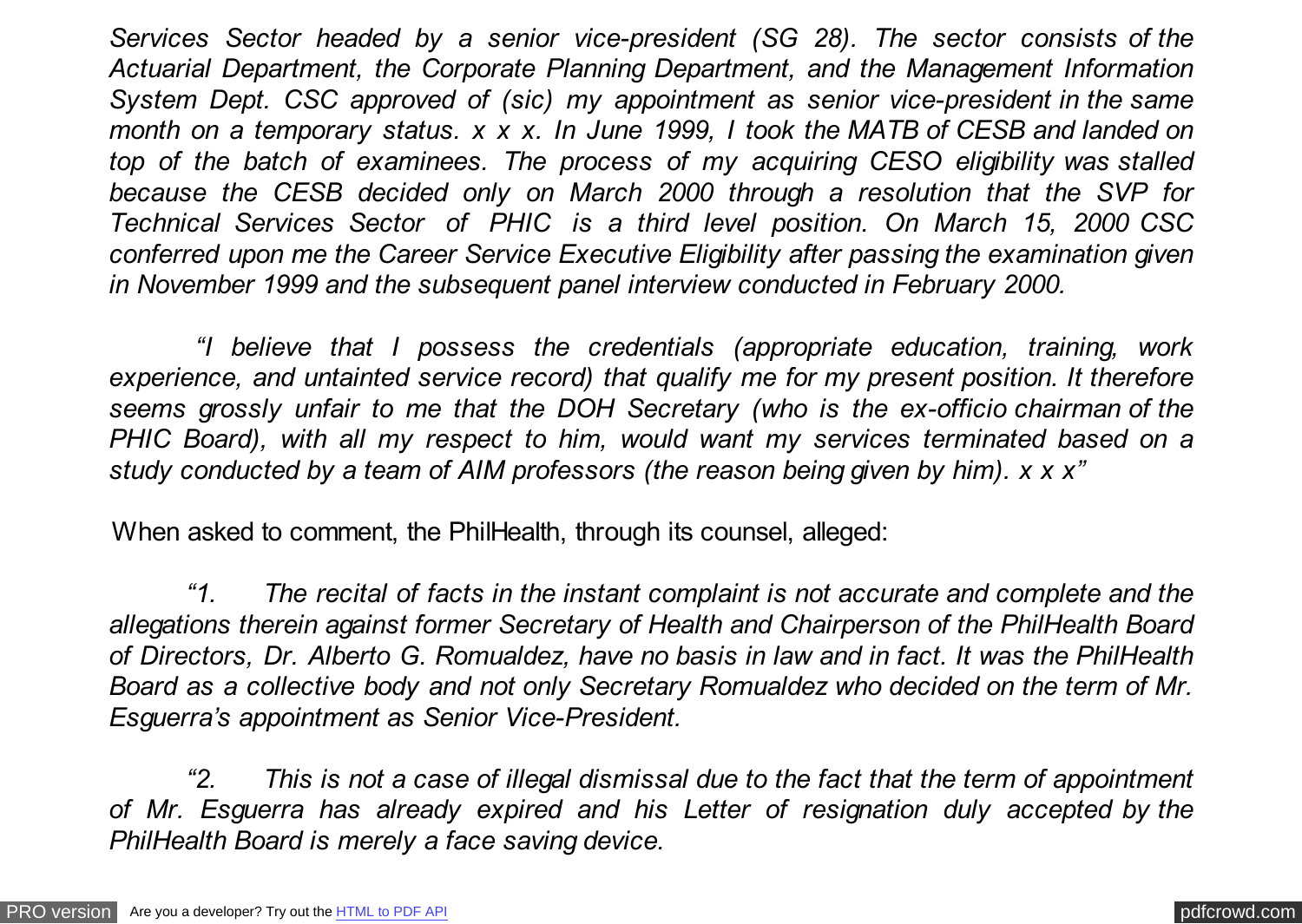*"3. Complainant's appointment as Senior Vice President was for a specific and definite period, that is, from August 23, 1999 to 22 August 2000. x x x.*

 *"4. Sometime in July, 2000 or a month before the expiration of his appointment, Mr. Zalamea told Mr. Esguerra that the Board was not inclined to renew his appointment and that of another consultant. nevertheless, Mr. Zalamea advised Mr. Esguerra to personally confer with the different members of the Board, including Secretary Romualdez, as ex-officio Chairman, regarding the possibility of reconsidering their decision not to renew his appointment.*

 *"5. Before the Board meeting scheduled on 8 September 2000, Mr. Zalamea observed that Mr. Esguerra was reluctant to approach the members of the Board on the matter. In which case, Mr. Zalamea volunteered to intercede in his behalf in the said meeting.*

 *"6. The PhilHealth Board, in an executive session, took up the matter but the members were not inclined to renew his appointment. However, in view of the Holiday season, the Board agreed to renew/extend his appointment up to 31 December 2000. To allow Mr. Esguerra to avoid embarrassment and save face under the situation, Mr. Zalamea suggested to Mr. Esguerra to submit his resignation letter.*

 *"7. Mr. Esguerra acceded to the request as he was fully aware that as early as 22 August 2000, his appointment had already expired and his continued stay in office was merely an act of concession and an act of liberality and generosity on the part of management and the Board to help him financially while he was looking for another job.*

 *"8. Mr. Esguerra's letter of resignation was submitted to and accepted by the Board as evidence (sic) by the Corporate Secretary's Certification x x x. Moreover, it should be noted that such Letter of Resignation was completely superfluous for even without it, the*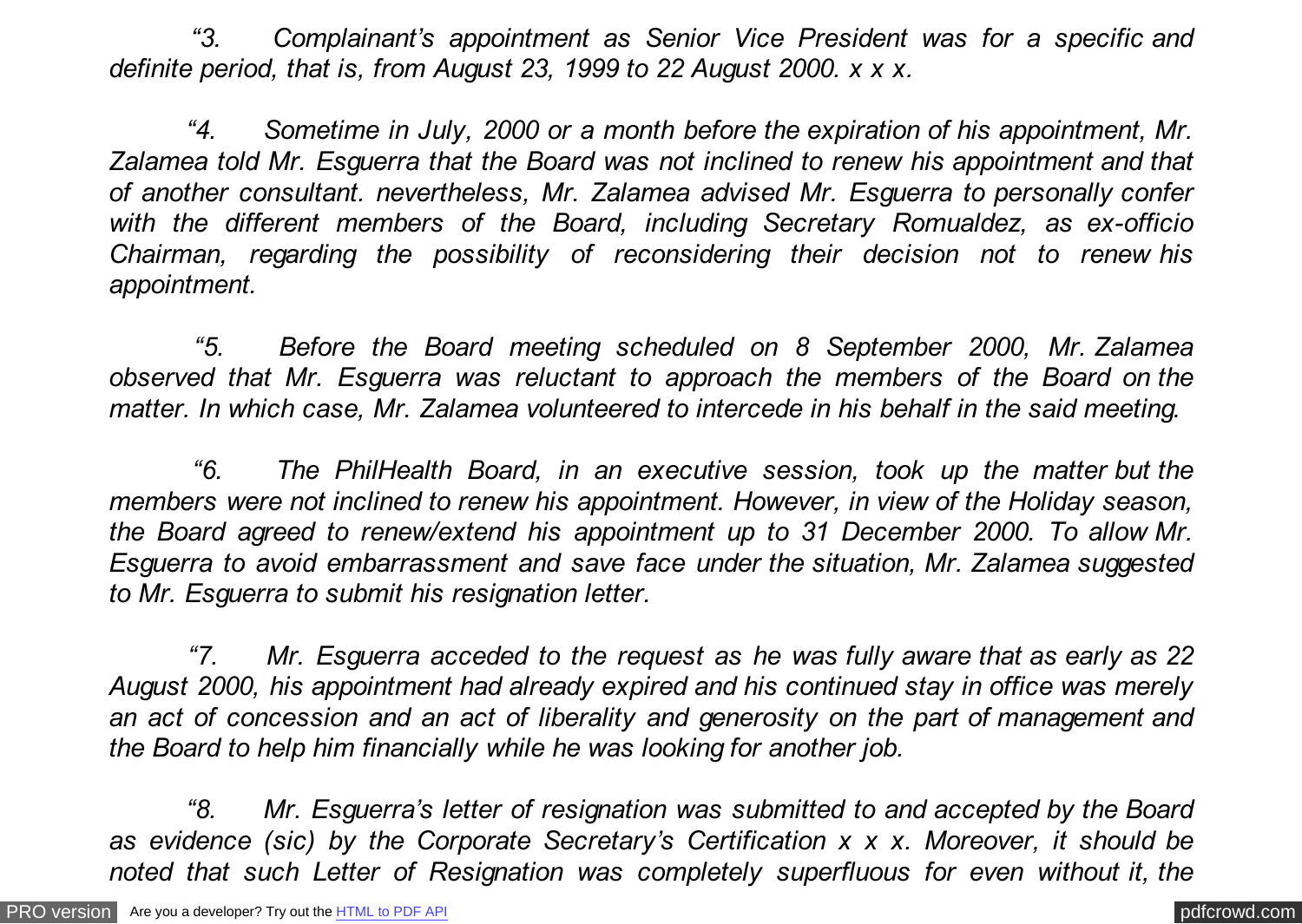*Resolution approving the extension of his appointment was effective only up to 31 December 2000.*

## *"9. Finally, starting January, 2001 Mr. Esguerra stopped reporting for work."*

Esguerra, on the other hand, submitted a Reply and averred:

 *"My appointment as Senior Vice-President on August 23, 1999 was temporary because at that time, I still did not possess the career service executive eligibility. However, I acquired the required civil service eligibility effective March 15, 2000. I informed the office about this on April 7, 2000 (x x x) after I obtained the Certificate of Eligibility from the CSC in order that they can change the status of my appointment from temporary to permanent. The office did not act on it however, as it has started to adopt a policy of not giving permanent appointments to eligible officers based on the order of former Secretary Romualdez. x x x. It is my belief that no officer (or any other employee) should suffer any consequence of this violation of the civil service rules (whether intentional or not). I believe therefore that even without the action of PhilHealth, my appointment as senior Vice-President was already permanent effective March 15, 2000."*

The issue in this case is whether or not Esguerra was illegally terminated.

The Commission rules in the affirmative.

 At the outset, it must be pointed out that while the letter of Esguerra is denominated as a complaint, the Commission treats the same as an appeal on the illegal termination of Esguerra effected by the PhilHealth Management.

Records disclose that Esguerra was appointed as Senior Vice President of the Philippine Health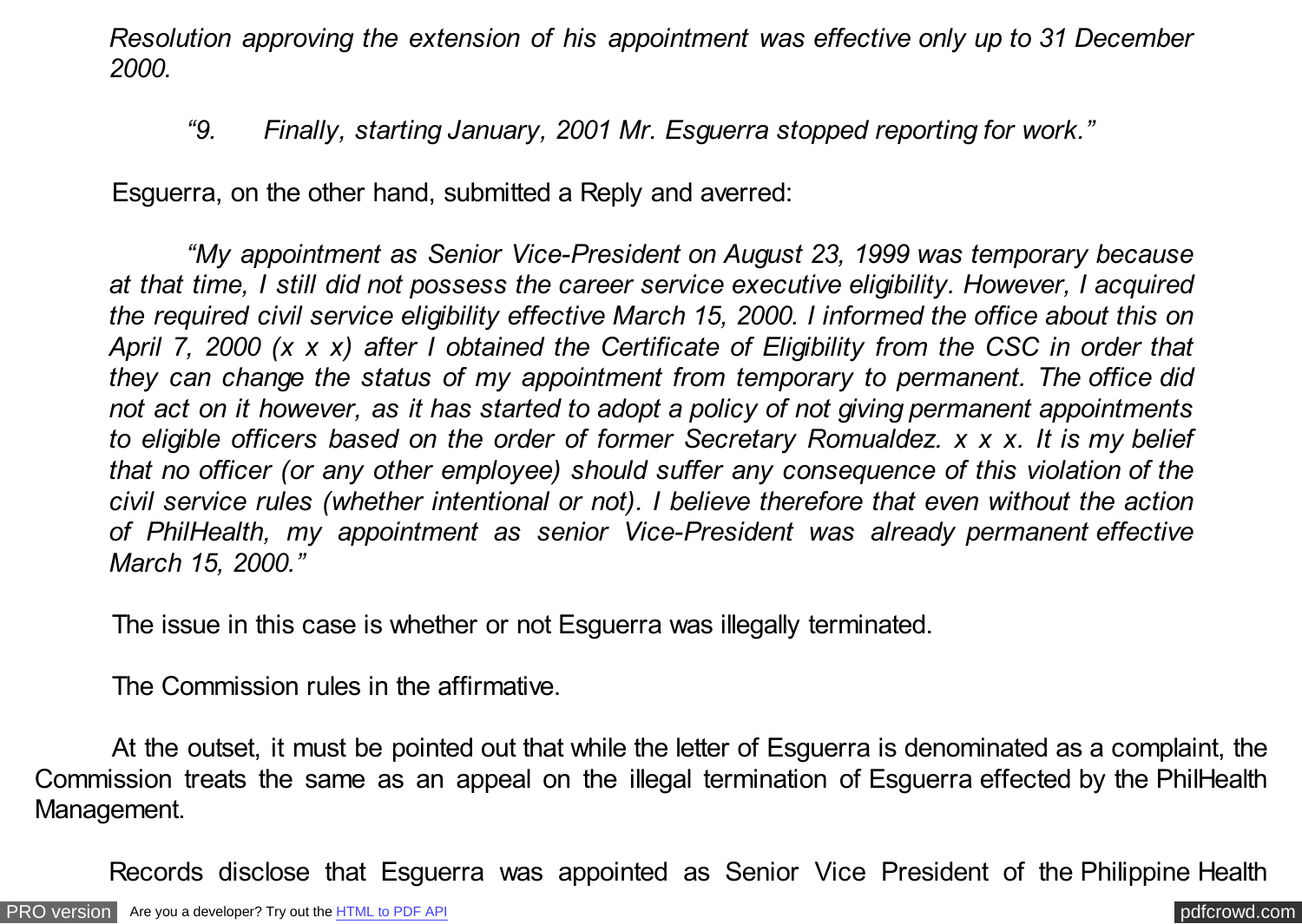Insurance Corporation on August 23, 1999, as shown by a copy of his appointment paper. It was signed by the Head of Agency, Enrique M. Zalamea, pursuant to **paragraph (n), Section 16, Article IV of Republic Act No. 7875 (An Act Instituting a National Health Insurance Program for All Filipinos and Establishing the Philippine Health Insurance Corporation for the Purpose)**, which read:

 *"SEC. 16. Powers and Functions. – The Corporation shall have the following powers and functions:*

## *x x x*

*"n) to organize its office, fix the compensation of and appoint personnel as may be* deemed necessary and upon the recommendation of the president of the Corporation."

 Moreover, it is provided under **no. (1), Paragraph (b), Section 19 of R.A. 7875** that one of the duties and functions of the President of the PhilHealth is *"to act as the chief executive officer of the Corporation."*

 It is noted however that the status of Esguerra's appointment is *"TEMPORARY"*. A temporary appointment is issued to a person who meets the education, experience and training requirements for the position to which he is being appointed except for the appropriate eligibility but only in the absence of a qualified eligible actually available, as certified to by the Civil Service Regional Director or Field Officer. The appointment shall not exceed twelve months, reckoned from the date it was issued but the appointee may be replaced sooner if a qualified eligible who is willing to accept the appointment becomes actually available. **(letter (b), Section 2, Rule III of CSC Memorandum Circular No. 40, s. 1998, as amended, otherwise known as the Revised Omnibus Rules on Appointments)**.

 Sometime in August of 2000, before the one (1) year effectivity of the temporary appointment of Esguerra lapsed, the President of PhilHealth requested Esguerra to submit a courtesy resignation, to which Esguerra, although disagreeing at first, eventually acceded believing in good faith that the Board would come to its senses. But this would not be so since the Board gave Esguerra a letter accepting his *"resignation"*. The Board's contention in allowing Esguerra to *"resign"* was that his appointment expired, it having a fixed term of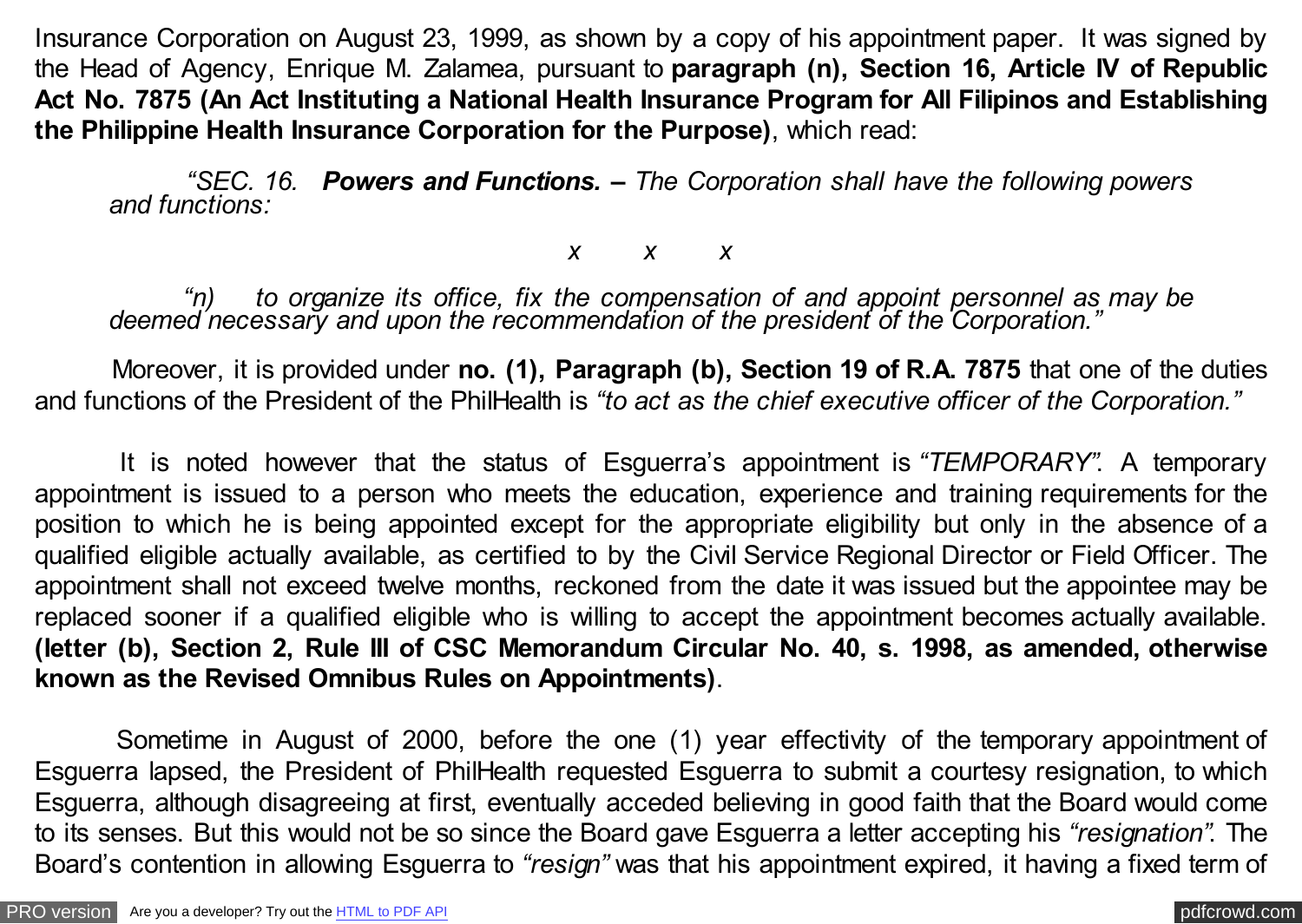one (1) year from signing.

 The representation of Esguerra that the reason why he was issued a temporary appointment is that he lacks the proper career service executive (CSE) eligibility is well taken. The one (1) year period provided for under the Rules merely intends to establish the duration of the temporary appointment, which may be changed to a permanent appointment if and when the appointee during the said one (1) year period obtains the required eligibility.

 Applied to the instant case, while it is true that Esguerra has one (1) year to occupy the position in a temporary status, he is not however precluded from obtaining the required CSE eligibility so as to change his status from temporary to permanent. The supervening event of Esguerra acquiring the required CSE eligibility on March 15, 2000, by virtue of **CSC Resolution No. 000695**, confers upon him the right to be permanently appointed to the said position. The denial of said right, based on a non-existing policy allegedly enunciated by the former Secretary of Health, is utterly erroneous.

 Interestingly, records would show that as early as April 7, 2000, Esguerra already expressed his intention of having his temporary appointment changed into permanent by submitting a copy of his Certificate of CSE eligibility with the PhilHealth. By some mysterious design, this request was not acted upon, in complete violation of **Section 6, Rule IV of the Revised Omnibus Rules on Appointments** which explicitly provides:

 *"Sec. 6. In cases where the appointee fully qualifies for the position to which he is temporarily appointed, the appointing authority shall no longer issue an appointment for change of status from temporary to permanent. Upon the appointee's presentation of the required document/s, such change may be effected as a footnote on the temporary appointment previously issued, copy furnished the Commission."* (underscoring supplied)

This being so, Esguerra in fact acquired security of tenure over the position to which he may not be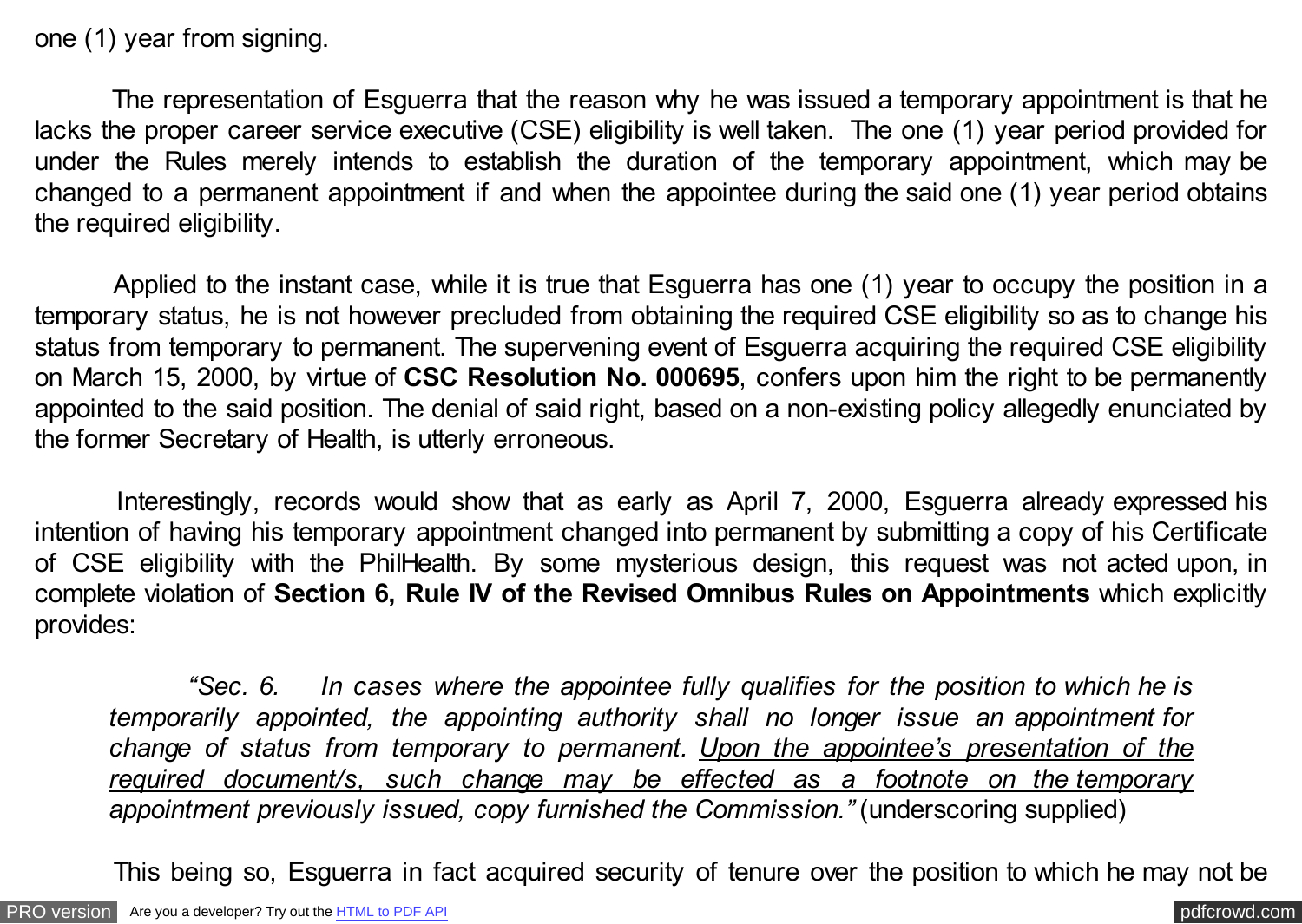removed or suspended except upon lawful cause. Noticeably, there being no lawful cause pointed out by the President of the PhilHealth, the Commission finds the actions of the PhilHealth patently illegal.

*In sum,* the Commission holds that Esguerra was illegally dismissed by PhilHealth. PhilHealth is thus ordered to reinstate Esguerra to his former position as Senior Vice President for Technical Services and Chief Actuary, without loss of seniority rights and other benefits appurtenant to the position. PhilHealth is also ordered to pay Esguerra his back salaries from the time he was illegally dismissed up to the time of his actual reinstatement.

 **WHEREFORE,** the complaint of Octavino Q. Esguerra for illegal dismissal is found to be meritorious and is hereby given due course. PhilHealth is ordered to reinstate Esguerra as its Senior Vice President for Technical Services and Chief Actuary.

Quezon City, **June 27, 2001**

(Signed)  **J. WALDEMAR V. VALMORES** Commissioner

 (Signed) **KARINA CONSTANTINO-DAVID** Chairman

(Signed) **JOSE F. ERESTAIN, JR. Commissioner**